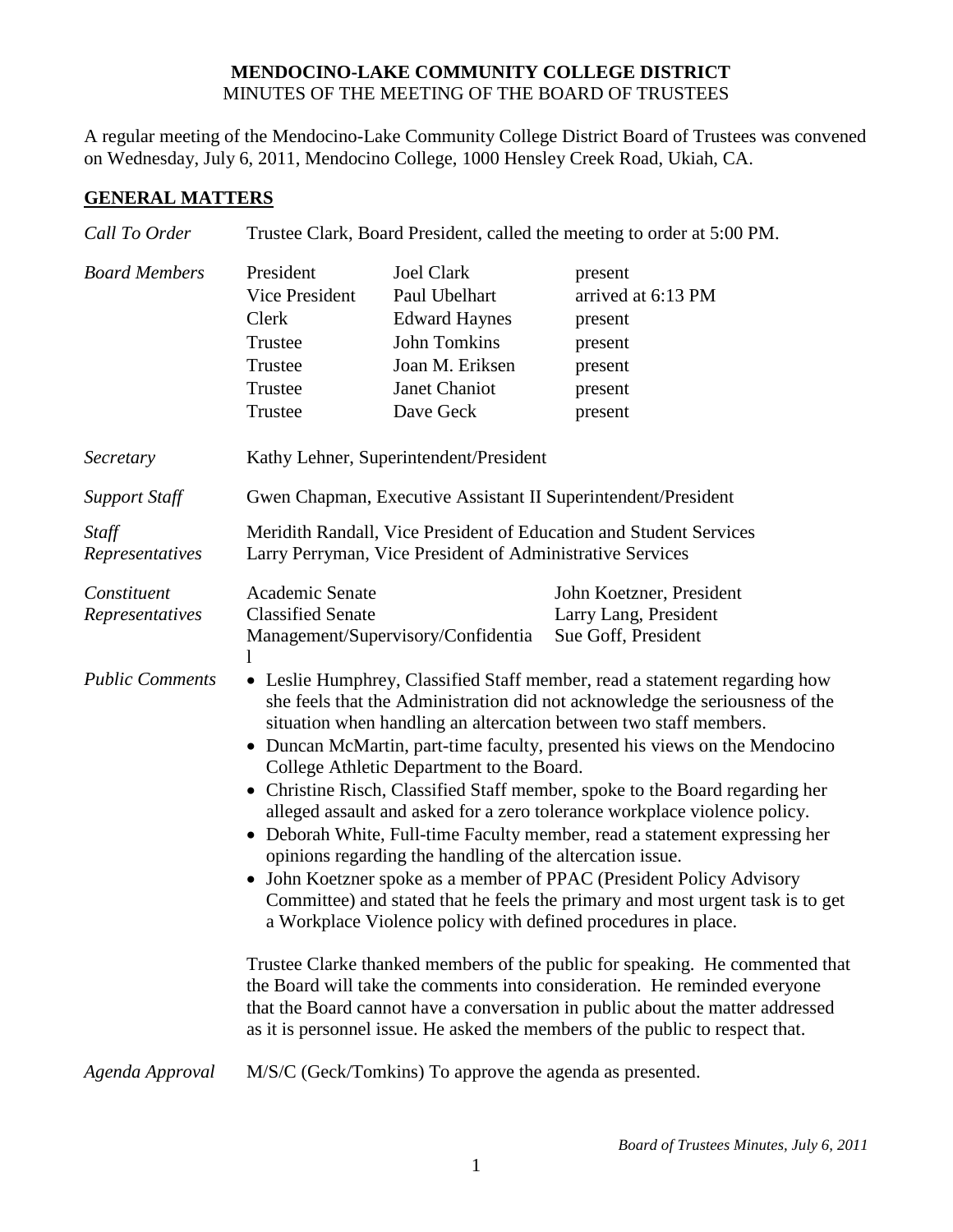| Minutes/Approval                                             | Verle Anderson requested that the minutes of the June 1, 2011 meeting be<br>revised to include further information about her presentation.                                                                                                                                                                                                               |  |
|--------------------------------------------------------------|----------------------------------------------------------------------------------------------------------------------------------------------------------------------------------------------------------------------------------------------------------------------------------------------------------------------------------------------------------|--|
|                                                              | M/S/C (Eriksen/Tomkins) To approve the minutes of the regular meeting held<br>on June 1 2011 as submitted.<br>Trustee Chaniot voted "no"                                                                                                                                                                                                                 |  |
|                                                              | <b>CONSENT AGENDA</b><br>M/S/C (Eriksen/Geck) To approve the Consent Agenda as submitted.<br>Roll Call Vote: Trustees Tomkins, Geck, Chaniot, Eriksen, Haynes, and Clark<br>voted "yes."                                                                                                                                                                 |  |
|                                                              | Items with an asterisk * were approved by one motion as the Consent Agenda.                                                                                                                                                                                                                                                                              |  |
| $Employment -$<br>Short-Term<br><b>Employees</b>             | <b>Personnel</b><br>*RESOLVED, That the Mendocino-Lake Community College District Board of<br>Trustees does hereby ratify the Short-Term Employees as presented at the<br>meeting.                                                                                                                                                                       |  |
| $Employment -$<br>Part-Time Faculty                          | *RESOLVED, That the Mendocino-Lake Community College District Board of<br>Trustees does hereby employ the Part-Time Faculty for 2011 as presented at the<br>meeting.                                                                                                                                                                                     |  |
| Volunteers                                                   | *RESOLVED, That the Mendocino-Lake Community College District Board of<br>Trustees does hereby approve the volunteers as submitted.                                                                                                                                                                                                                      |  |
| <b>District Collective</b><br><b>Bargaining</b><br>Reopeners | *RESOLVED, That the Mendocino-Lake Community College District Board of<br>Trustees hereby presents the District's initial 2011-12 collective bargaining<br>proposal to MCFT; directs the Superintendent/President to receive related public<br>comments for the next ten days; and directs its representatives to begin<br>negotiations after that time. |  |
| Fiscal Report as of<br>May 31, 2011                          | <b>Other Items</b><br>*RESOLVED, That the Mendocino-Lake Community College District Board of<br>Trustees does hereby accept the fiscal report as submitted.                                                                                                                                                                                              |  |
| Quarterly<br>Contracts for<br>Ratification                   | *RESOLVED, That the Mendocino-Lake Community College District Board of<br>Trustees does hereby ratify the contracts and agreements as submitted.                                                                                                                                                                                                         |  |
| Substitution of<br>Subcontractor                             | *RESOLVED, That the Mendocino-Lake Community College District Board of<br>Trustees does hereby approve the substitution of R. McClure Electric as a<br>subcontractor for the Library/Learning Center project.                                                                                                                                            |  |
| Resolution 7-11-01<br><b>CDV</b> Contracts                   | *RESOLVED, That the Mendocino-Lake Community College District Board of<br>Trustees does hereby adopt Resolution 7-11-01, California Department of<br>Education Contract Numbers CCTR-1159 in the amount of \$127,227 and CSPP-<br>1290 in the amount of \$149,488.                                                                                       |  |

## **ACTION ITEMS**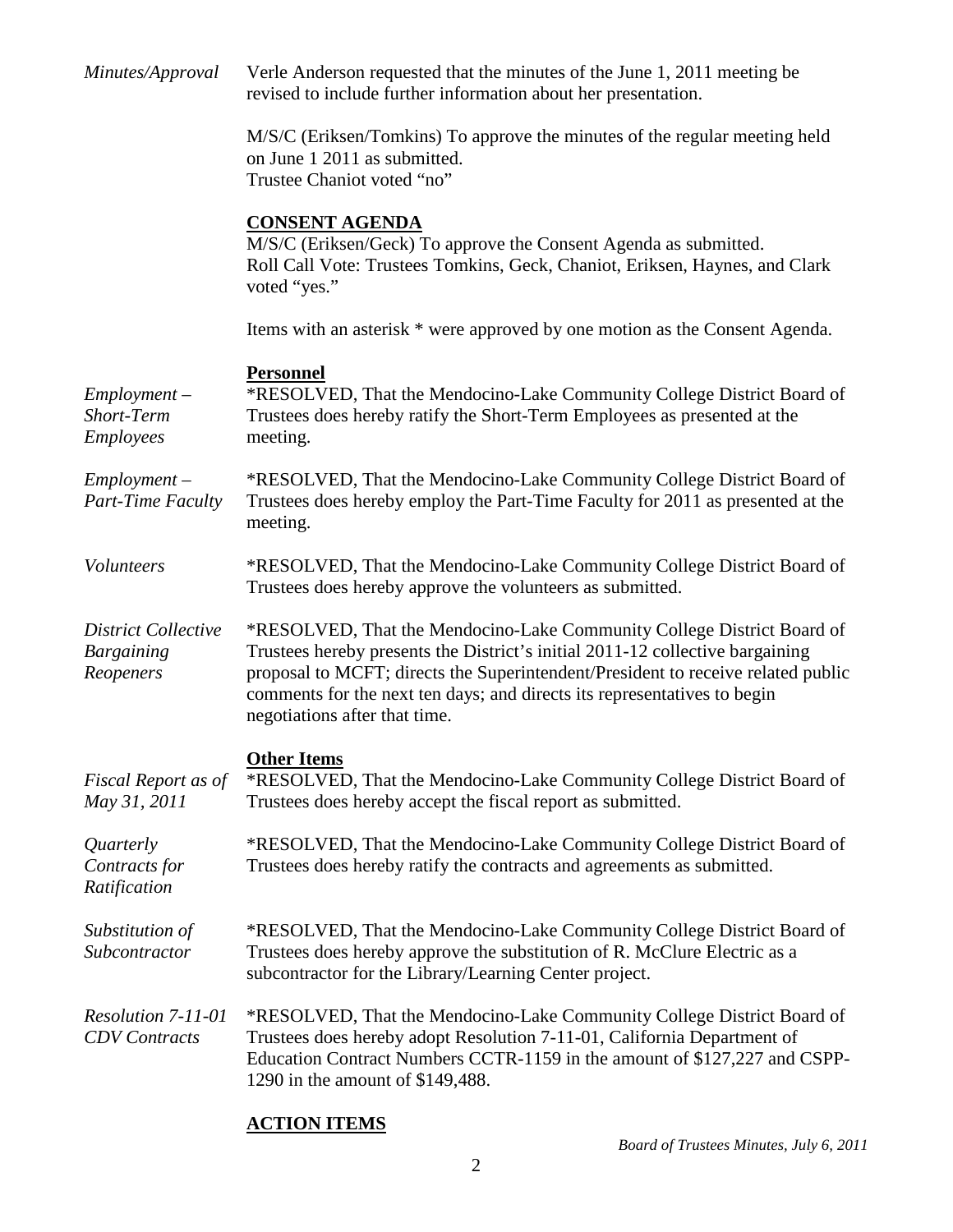| Strategic Plan -<br>Mission/Vision/<br>Values/Goals                                          | M/S/C (Geck/Chaniot) RESOLVED, That the Mendocino-Lake Community<br>College District Board of Trustees does hereby adopt the<br>Mission/Vision/Values/Goals as submitted.<br>Trustee Eriksen voted "no"                                                                                                                                                                                                                                                                                                                                                                                                                                   |  |
|----------------------------------------------------------------------------------------------|-------------------------------------------------------------------------------------------------------------------------------------------------------------------------------------------------------------------------------------------------------------------------------------------------------------------------------------------------------------------------------------------------------------------------------------------------------------------------------------------------------------------------------------------------------------------------------------------------------------------------------------------|--|
|                                                                                              | Discussion/Suggestions:<br>• Since the Chancellor's Office has changed the focus for community colleges<br>during this difficult budget time, should the Mission be changed? With the<br>reduction of recreational classes, should we still use the language "Lifelong"<br>Learning?" Response: Our mission statement aligns with what the law states<br>is the community college mission and that has not been changed. Lifelong<br>learning doesn't only refer to recreational classes, it can also refer to people<br>looking for a new career path.<br>• The Mission statement is dictated by law, but the Vision could be rewritten. |  |
| Library/Learning<br>Center - Change<br>Order No. 8                                           | M/S/C (Chaniot/Geck) RESOLVED, That the Mendocino-Lake Community<br>College District Board of Trustees does hereby ratify Change Order No. 8 for<br>the Library/Learning Center project to Midstate Construction in the amount of<br>\$6,664.                                                                                                                                                                                                                                                                                                                                                                                             |  |
| Authorization to go<br>to $Bid -$<br>Library/Learning<br>Center - Furniture<br>and Equipment | M/S/C (Tomkins/Haynes) RESOLVED, That the Mendocino-Lake Community<br>College District Board of Trustees does hereby authorize staff to go to bid on the<br>Library/Learning Center - Furniture and Equipment.                                                                                                                                                                                                                                                                                                                                                                                                                            |  |
| Authorization to<br>$Go$ to $Bid - Lake$<br>Center                                           | M/S/C (Geck/Tomkins) RESOLVED, That the Mendocino-Lake Community<br>College District Board of Trustees does hereby authorize staff to advertise for<br>bids on the Lake Center.                                                                                                                                                                                                                                                                                                                                                                                                                                                           |  |
| President's Report                                                                           | <b>INFORMATIONAL REPORTS</b><br>A written report was submitted by Superintendent/President Lehner. The<br>following was offered in addition:<br>There was further discussion regarding the CAMP grant.                                                                                                                                                                                                                                                                                                                                                                                                                                    |  |
| <b>Education</b> and<br><b>Student Services</b><br>Report                                    | A written report was submitted by Meridith Randall, Vice President of<br>Education and Student Services. The following was offered in addition:<br>Enrollment figures are above where they were at this time last year.<br>The Board commended College staff on the following: Financial Aid<br>٠<br>Department's reaching out to over 300 students, putting us ahead in the<br>SB1440 required degrees, and the positive letter received from the<br>Accrediting Commission.                                                                                                                                                             |  |
| Administrative<br><b>Services Report</b>                                                     | A written report was submitted by Larry Perryman, Vice President of<br>Administrative Services. The following was offered in addition:<br>There was further report and discussion on the State adopted budget.<br>Vice President Perryman reported that a quote of \$6,900 annual premium<br>was received on the D&O insurance. The Board asked that further<br>information be presented on what the gaps are in our current insurance.                                                                                                                                                                                                   |  |
| Measure W                                                                                    | A written report was submitted by Larry Perryman, Vice President of                                                                                                                                                                                                                                                                                                                                                                                                                                                                                                                                                                       |  |

*Board of Trustees Minutes, July 6, 2011*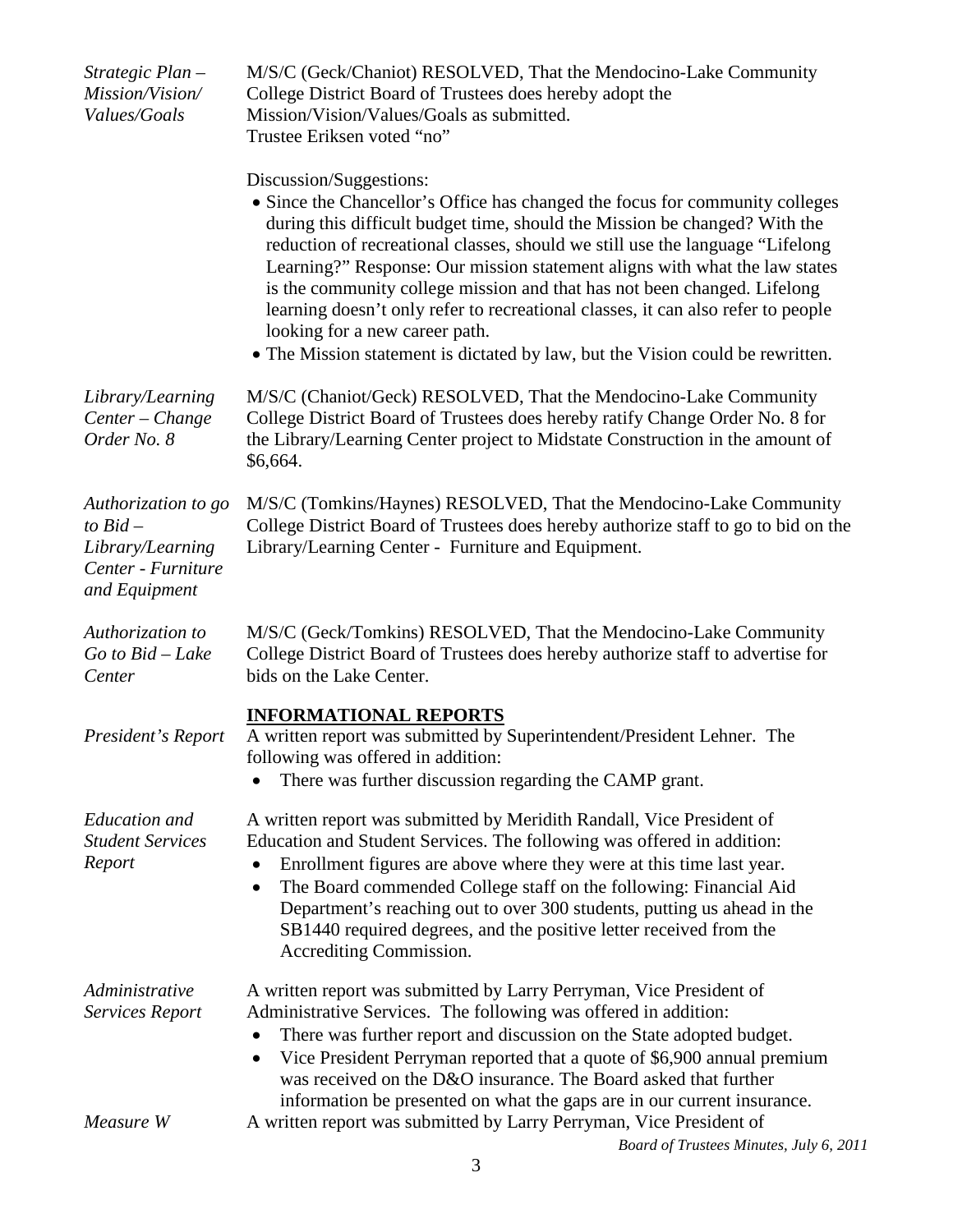| <b>Bond Report</b>                         | Administrative Services. The following was offered in addition:<br>Vice President Perryman reported that Superintendent/President Lehner has<br>visited with County Assessors in both Lake and Mendocino Counties who<br>stated that they are comfortable with the assumption of 5.33% annual<br>increase in assessed valuation. This was done to assure the Bond Counsel<br>that our assumptions are reasonable. The bond underwriters are also<br>comfortable with the assumptions. We are proceeding with the sale of<br>\$37.5M in bonds. |
|--------------------------------------------|-----------------------------------------------------------------------------------------------------------------------------------------------------------------------------------------------------------------------------------------------------------------------------------------------------------------------------------------------------------------------------------------------------------------------------------------------------------------------------------------------------------------------------------------------|
| Mendocino<br>College<br>Foundation, Inc.   | A written report was submitted by Katie Wojcieszak, Executive Director of the<br>Mendocino College Foundation.                                                                                                                                                                                                                                                                                                                                                                                                                                |
| <b>Health Benefits</b><br>Report           | A written report was submitted as information.                                                                                                                                                                                                                                                                                                                                                                                                                                                                                                |
| <b>Student Learning</b><br>Outcomes (SLOs) | TIME CERTAIN ITEM - 6:00 PM<br>The Annual Report to the Accrediting Commission for Community and Junior<br>Colleges was submitted as information.                                                                                                                                                                                                                                                                                                                                                                                             |
|                                            | Vice President Randall introduced Jaime Cechin, English Faculty Member and<br>Chairperson of the Student Learning Outcomes Team (SLOT).                                                                                                                                                                                                                                                                                                                                                                                                       |
|                                            | Vice President Randall reviewed the annual report. Cechin discussed the make<br>up of the Committee - himself, three full-time faculty members (and a fourth to<br>be added in the fall), Vice President Randall, and Deans Guleff and Goff. He<br>discussed the work of the Committee including how SLOs are developed and he<br>reported on a two- day assessment workshop that was held this summer.                                                                                                                                       |
|                                            | Trustee Ubelhart arrived during this presentation.                                                                                                                                                                                                                                                                                                                                                                                                                                                                                            |
| <b>Trustee Reports</b>                     | <b>TRUSTEE COMMUNICATION</b><br>Written reports was submitted by Trustees Ubelhart, Chaniot, and Eriksen. Oral<br>reports were given by Trustees Chaniot, Haynes, Geck, Ubelhart, Tomkins and<br>Eriksen.                                                                                                                                                                                                                                                                                                                                     |
| <b>Trustee Areas</b>                       | <b>Subcommittee Reports</b><br>Trustee Haynes reported that the Committee met with Superintendents of<br>Schools from both Lake and Mendocino Counties. There was discussion<br>regarding using a consultant to do the redistricting versus doing it on our own.<br>Both counties are currently doing supervisorial redistricting and could also help<br>with our redistricting. It will be three to four months before the current process<br>at the counties is complete.                                                                   |
| <b>Health Benefits</b>                     | Trustee Haynes reported that the Committee met and talked about proposing a<br>revision to Policy 209. The full committee was not in agreement. The proposal<br>would be to make it effective that following the next Trustee election all<br>Trustees would have the same health benefits. With this change, it would also be<br>proposed to increase the trustee monthly stipend to the maximum of \$240 per<br>month. In order for this policy change to take place, the three trustees who<br>currently have full benefits must vote yes. |
| Compose Response                           | Trustee Clark reported that the Committee had developed a draft letter.                                                                                                                                                                                                                                                                                                                                                                                                                                                                       |